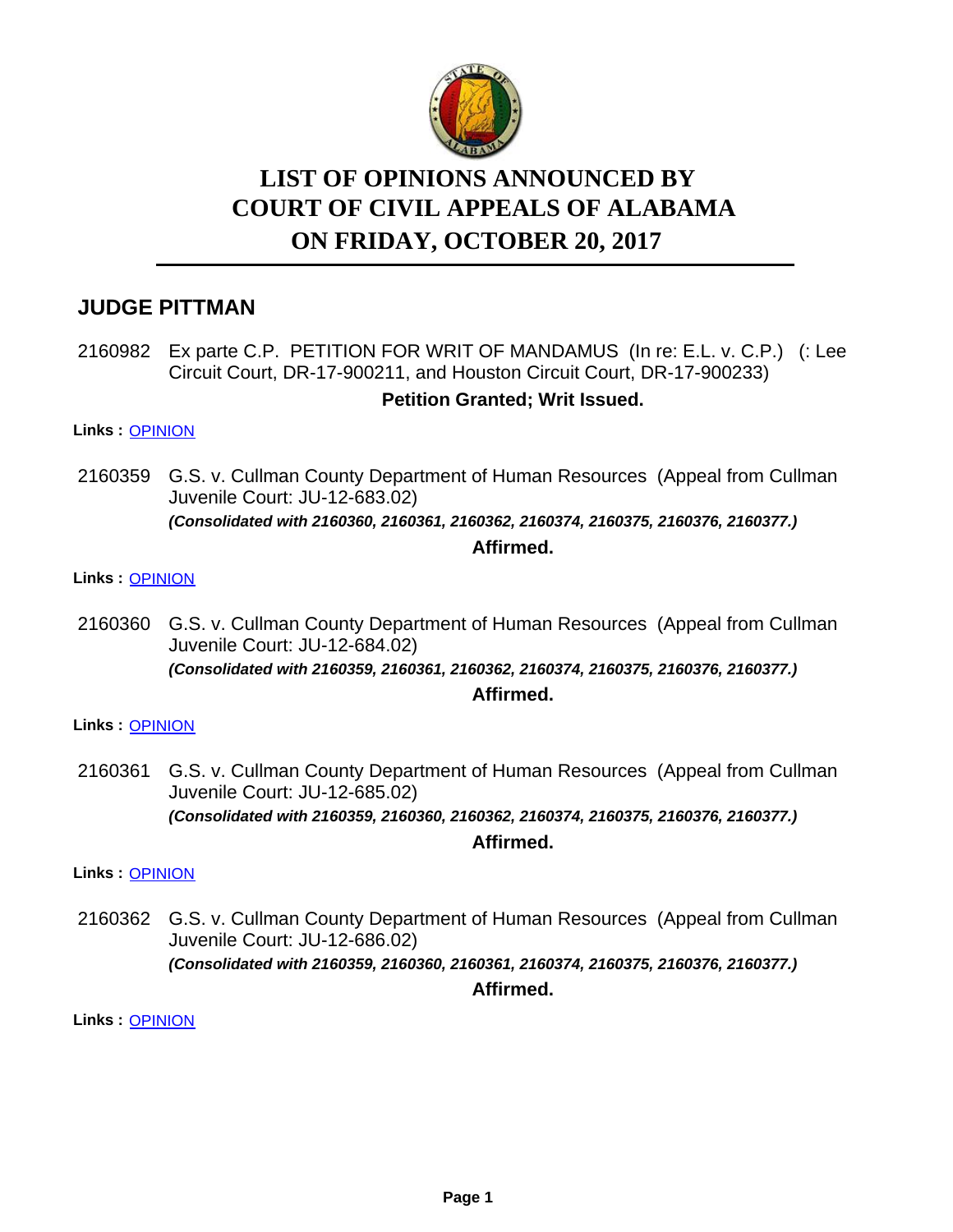2160374 D.Je.S. v. Cullman County Department of Human Resources (Appeal from Cullman Juvenile Court: JU-12-683.02) *(Consolidated with 2160359, 2160360, 2160361, 2160362, 2160375, 2160376, 2160377.)*

#### **Affirmed.**

**Links :** [OPINION](https://acis.alabama.gov/displaydocs.cfm?no=833551&event=51G0KAR5B)

2160375 D.Je.S. v. Cullman County Department of Human Resources (Appeal from Cullman Juvenile Court: JU-12-684.02) *(Consolidated with 2160359, 2160360, 2160361, 2160362, 2160374, 2160376, 2160377.)*

#### **Affirmed.**

#### **Links :** [OPINION](https://acis.alabama.gov/displaydocs.cfm?no=833551&event=51G0KAR5B)

2160376 D.Je.S. v. Cullman County Department of Human Resources (Appeal from Cullman Juvenile Court: JU-12-685.02) *(Consolidated with 2160359, 2160360, 2160361, 2160362, 2160374, 2160375, 2160377.)*

#### **Affirmed.**

#### **Links :** [OPINION](https://acis.alabama.gov/displaydocs.cfm?no=833551&event=51G0KAR5B)

D.Je.S. v. Cullman County Department of Human Resources (Appeal from Cullman Juvenile Court: JU-12-686.02) *(Consolidated with 2160359, 2160360, 2160361, 2160362, 2160374, 2160375, 2160376.)* 2160377

#### **Affirmed.**

**Links :** [OPINION](https://acis.alabama.gov/displaydocs.cfm?no=833551&event=51G0KAR5B)

# **JUDGE THOMAS**

Morgan Murphy v. Erica Murphy (Appeal from Jefferson Circuit Court: DR-15-900960) 2160601

**Reversed And Remanded With Instructions.**

**Links :** [OPINION](https://acis.alabama.gov/displaydocs.cfm?no=833553&event=51G0KARMM)

# **JUDGE MOORE**

2151011 Robert Diercks and Carin Diercks v. Phillip D. Odom et al. (Appeal from Escambia Circuit Court: CV-15-900029)

### **Affirmed After Remand From The Alabama Supreme Court.**

**Links :** [OPINION](https://acis.alabama.gov/displaydocs.cfm?no=833549&event=51G0KAQUW)

2160510 B.M. v. J.B.R. (Appeal from Fayette Probate Court: 2017-7)

**Appeal Dismissed With Instructions.**

**Links :** [OPINION](https://acis.alabama.gov/displaydocs.cfm?no=833552&event=51G0KARIA)